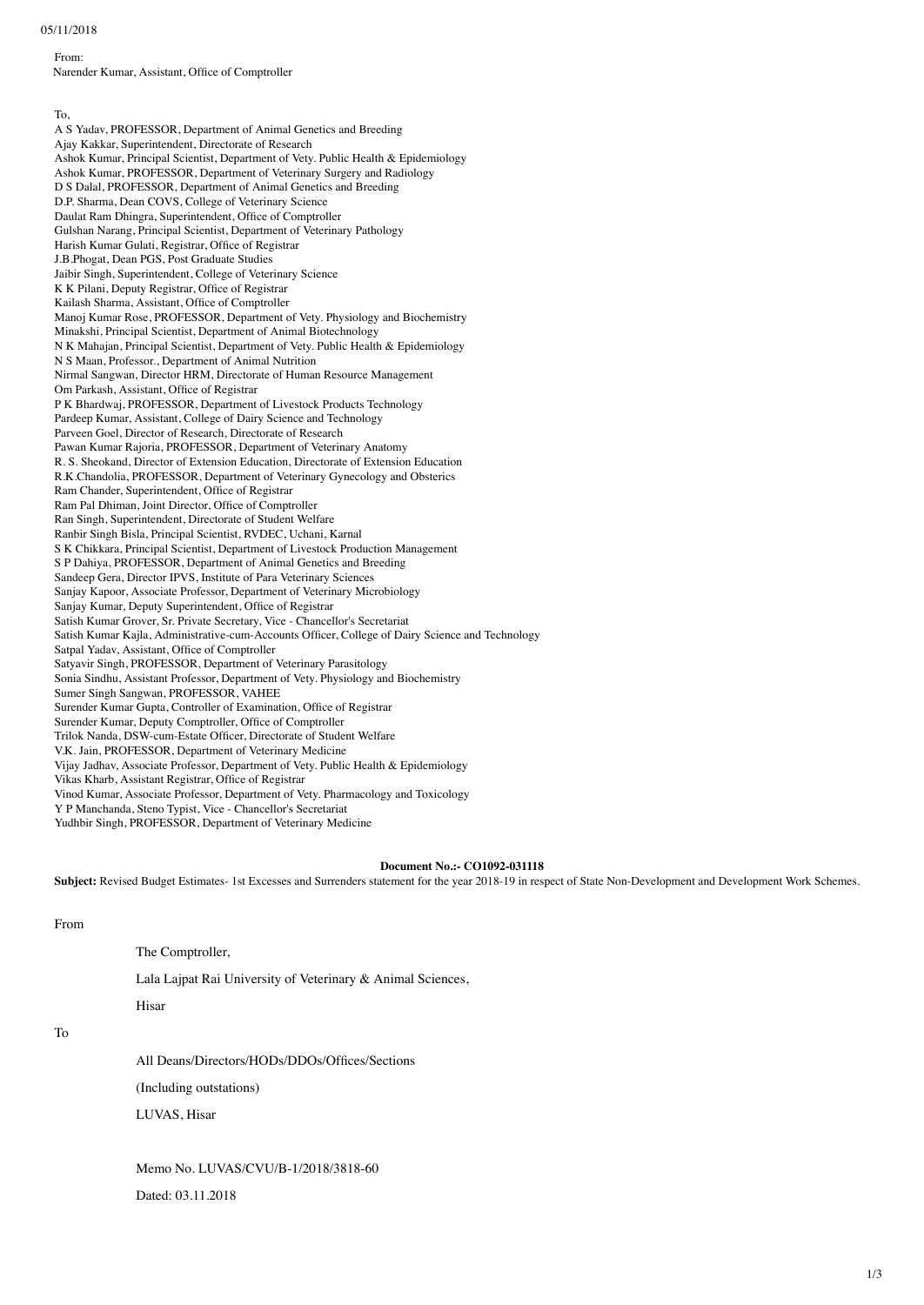

The Vice-Chancellor has approved the 1<sup>st</sup> Excesses and Surrenders statement for the year 2018-19 in respect of State Non-Development and Development Work Scheme **(as per attached Annexure-V and Annexure-VI). These revised allocations are update and supersedes all previous allocations including additional allotments/funds surrenders made from time to time.**

2. Against the demand of Rs.3653.72 Lakh, the State Govt. has sanctioned Rs.2000.00 Lakh under Development work during the financial year 2018-19. Due to paucity of funds, the essential additional allocation under Development Scheme in revised E&S is made only by reducing the existing allocation of the funds wherein the expenditure incurred by the various departments is very less upto 30.09.2018.

3. The departments may incur the expenditure under the above State scheme as per allocations made in the respective schemes. The revised budget allocations are subject to the following conditions:-

- (i) Expenditure may be incurred with the sanction of competent authority and the flow of expenditure be regulated proportionately to avoid rush of expenditure at the fag end of the year.
- (ii) Special care may please be taken to keep the expenditures within the allotment under each SOE. As already made clear from time to time, D&DOs will be held responsible for any excess expenditure. No additional liability be created by the departments in anticipation of funds and for which DDOs/HODs will be solely responsible for creation of such liability.
- (iii) It may be ensured that at least the budget level of income is attained.
- (iv) All concerned may please ensure strict compliance of these instructions and rules so that the budgetary allocations are not exceeded and financial discipline is observed meticulously.

## (v) **Savings, if any, must be surrendered this office latest by 08.02.2019 upto 4.00PM.**

Sd/-

Encl: As above Comptroller

Copy of the above is forwarded to the following for information and necessary action:-

- 1. S.P.S to Vice-Chancellor, LUVAS, Hisar
- 2. Joint Director (Local Audit), LUVAS, Hisar
- 3. All Branches of Comptroller Office
- 4. DDO O/o Comptroller, LUVAS, Hisar
- 5. Incharge, E-Governance, LUVAS, Hisar for uploading the **Revised Budget Estimates (1st E&S 2018-19)**

For necessary action please

Mr Sandeep, Asstt., for record, and n/a, if any.

Sanjay Kapoor Associate Professor Department of Veterinary Microbiology Nov 4 2018 12:13PM

Manoj Kumar Rose PROFESSOR Department of Vety. Physiology and Biochemistry Nov 4 2018 12:43PM

for n/a pl.

For n/a pl.

For n/a pl.

Ajay Kakkar Superintendent Directorate of Research Nov 5 2018 10:08AM

Nov 5 2018 9:32AM

Directorate of Student Welfare

Satyavir Singh PROFESSOR Department of Veterinary Parasitology Nov 5 2018 10:15AM

Ran Singh Superintendent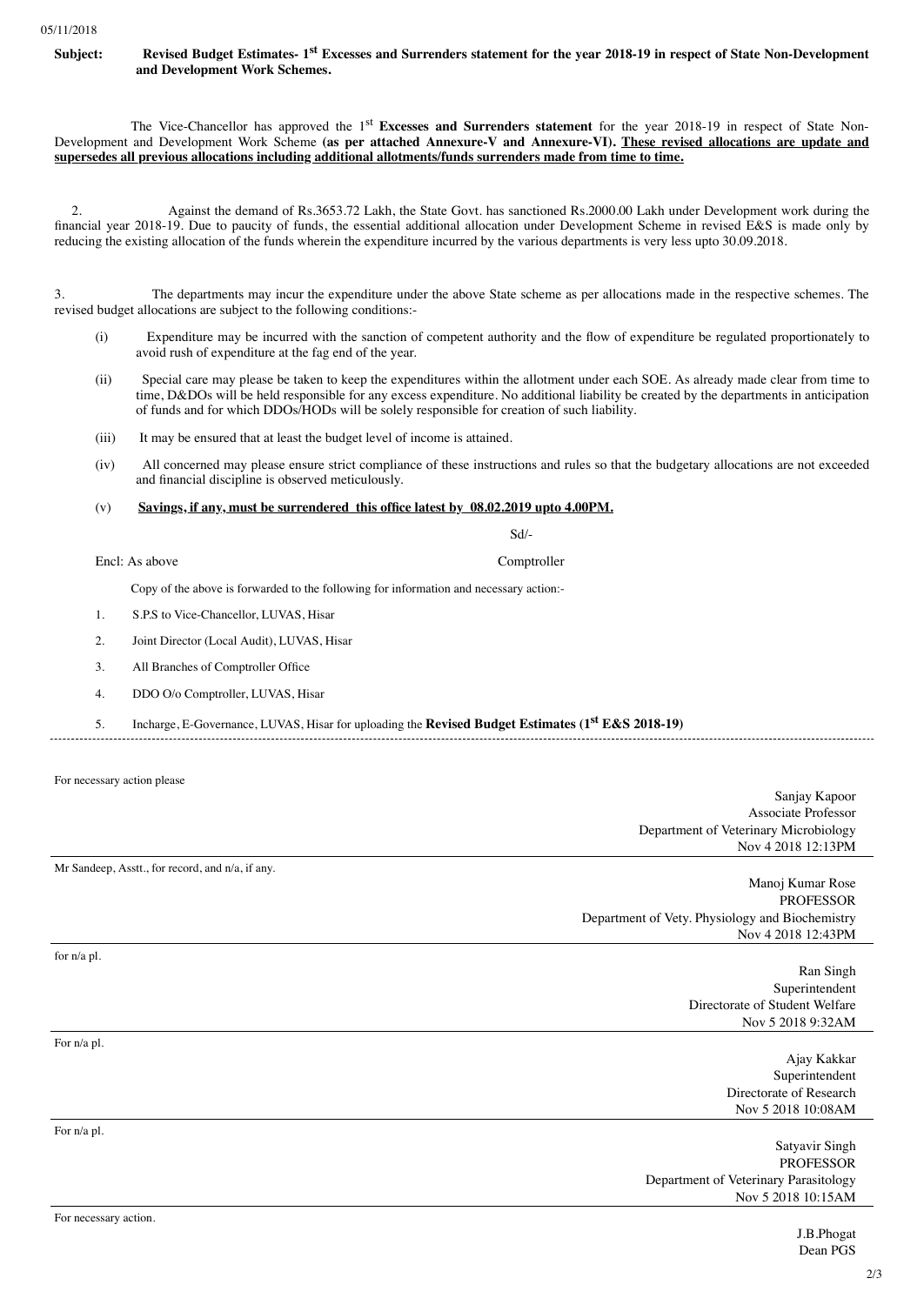Vinod Kumar Associate Professor Department of Vety. Pharmacology and Toxicology Nov 5 2018 10:38AM

for n/a pl.

Vivek for n/a please

n/a pl.

Parveen Goel Director of Research Directorate of Research Nov 5 2018 11:07AM

Ajay Kakkar Superintendent Directorate of Research Nov 5 2018 12:33PM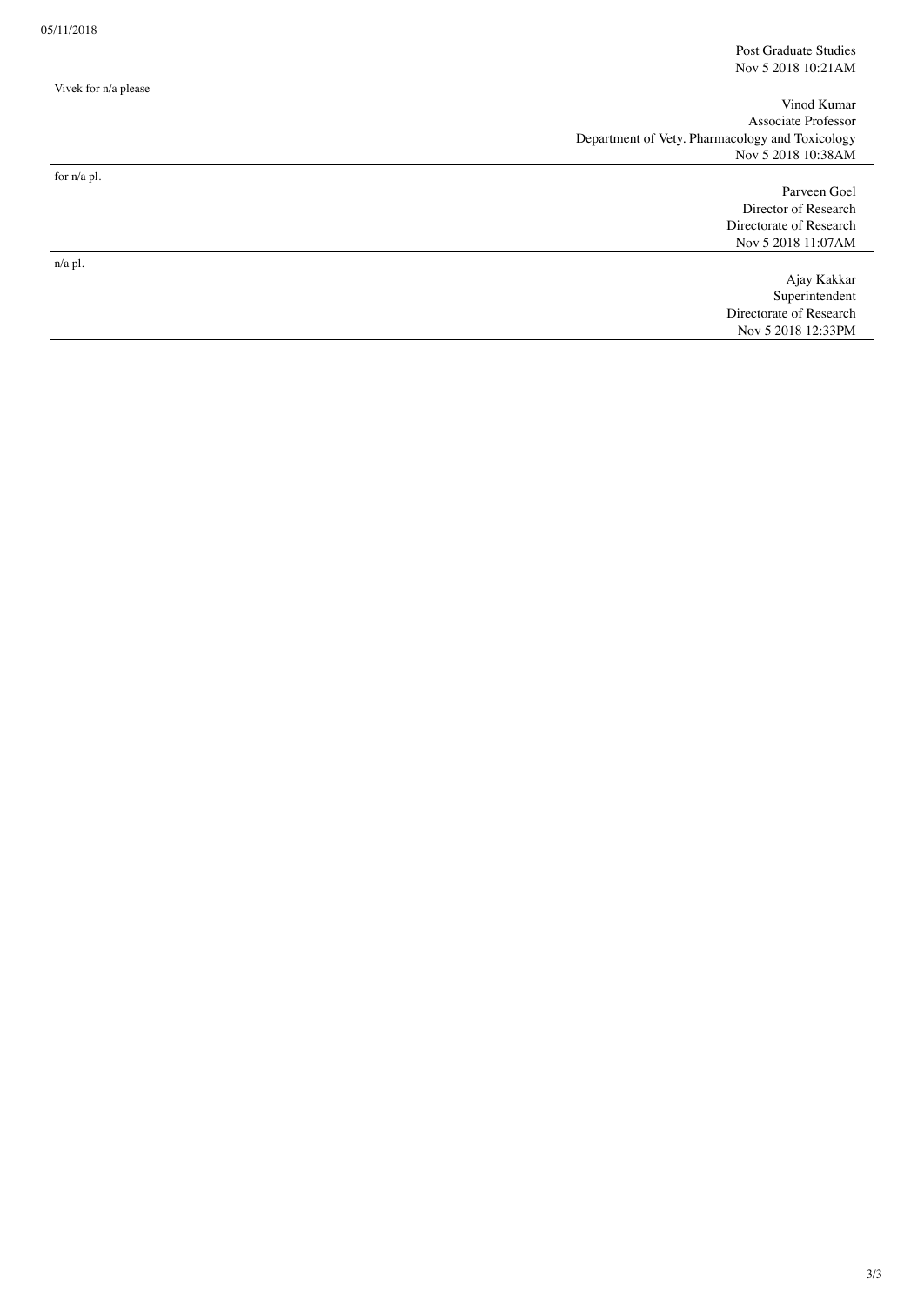# SOE-WISE ALLOCATION OF FUNDS FOR THE YEAR 2018-19 (1st E & S) DEVELOPMENT WORK **(Amt. In Rs.)**

| Sr.                     | Scheme Code. No.            | Deptt.                  | Pay     | ADA     |        | CPF/GPF Gratuity/ TA |        | TA/DA        |                   | Contingencies |         |        |        |           |         |         |        |            |                 |        |        |               |
|-------------------------|-----------------------------|-------------------------|---------|---------|--------|----------------------|--------|--------------|-------------------|---------------|---------|--------|--------|-----------|---------|---------|--------|------------|-----------------|--------|--------|---------------|
| No.                     |                             |                         |         |         |        | Pension              |        |              | Sch. & Stip. Tel. |               | Elect.  | OE(O)  | POL    | <b>OC</b> | M&S     | M&E     | OE(NR) | <b>PSS</b> | Rent            | Maint. | Adv. & | <b>Total</b>  |
|                         |                             |                         |         |         |        |                      |        |              |                   |               |         |        |        |           |         |         |        |            | <b>Rate and</b> |        | Pub.   | allocation in |
|                         |                             |                         |         |         |        |                      |        |              |                   |               |         |        |        |           |         |         |        |            | <b>Taxes</b>    |        |        | Rs.           |
| $\overline{1}$          | 101-A-1-Dev. Work           | Vice-Chancellor         |         |         |        |                      | 100000 |              |                   | 80000         | 292000  | 60000  | 170000 | 300000    | 100000  | 34100   | 10000  |            |                 |        |        | 1146100       |
|                         |                             |                         |         |         |        |                      |        | 80000 200000 |                   |               |         |        |        |           |         |         |        |            |                 |        |        |               |
| $\overline{2}$          | 102-A-2-Dev. Work           | Registrar               |         |         |        |                      |        |              |                   | 48000         |         | 75000  | 150000 | 200000    | 100000  | 250000  | 200000 | 32648000   |                 |        | 400000 | 34351000      |
| $\overline{\mathbf{3}}$ | 103-A-2(b)-Dev. Work        | Registrar               |         |         |        |                      |        |              | 28000             |               |         |        |        | 10000     |         |         |        |            |                 |        |        | 38000         |
| $\overline{4}$          | 104-A-3(a)-Dev. Work        | Comptroller             | 2500000 | 2000000 | 832000 | 15000000             | 10000  |              |                   | 15000         | 3000000 |        | 100000 | 1200000   |         |         |        | 300000     |                 |        |        | 24957000      |
| $5\overline{5}$         | 105-A-3(b)-Dev. Work        | Comptroller<br>(SPO)    |         |         |        |                      | 3000   |              |                   | 5000          |         |        |        | 500000    | 1891000 | 80000   | 90000  |            |                 |        | 100000 | 2669000       |
| 6                       | 106-A-3©-Dev. Work          | Comptroller             | 625000  | 781000  | 140000 |                      | 30000  |              |                   | 2000          |         | 3000   | 20000  | 100000    | 1007000 | 100000  |        |            |                 |        |        | 2808000       |
| $\overline{7}$          | 107-A3(d)-Dev. Work         | Comptroller             |         |         |        |                      |        |              |                   |               |         |        |        | 2059740   |         |         |        |            |                 |        |        | 2059740       |
| 8                       | 108-A-4-DSW-1-Dev.          |                         |         |         |        |                      | 5000   |              |                   | 22000         |         | 30000  | 100000 | 130000    | 200000  | 100000  |        |            | 1006000 5000000 |        | 440000 | 7033000       |
|                         | Work                        | DSW-cum-EO              |         |         |        |                      |        |              |                   |               |         |        |        |           |         |         |        |            |                 |        |        |               |
| 9                       | 109-A-4-DSW-2-Dev.          | Estate office           |         |         |        |                      |        |              |                   |               |         |        |        |           |         |         |        |            |                 | 112430 |        | 112430        |
|                         | Work                        |                         |         |         |        |                      |        |              |                   |               |         |        |        |           |         |         |        |            |                 |        |        |               |
| 10                      | 110-B-1(a)-Dev. Work        | Dean, COVS              |         |         |        |                      | 350000 |              | 8050000           | 150000        |         | 468000 | 463000 | 3000000   | 2948540 | 2500000 | 500000 | 34495000   |                 |        | 100000 | 53024540      |
| 11                      | 111-B-1(b)-Dev. Work        | Dean, COVS              |         |         |        |                      |        |              |                   |               |         | 43000  |        | 8000      | 380000  | 20000   |        |            |                 |        |        | 451000        |
|                         |                             | (DFSAH)                 |         |         |        |                      |        |              |                   |               |         |        |        |           |         |         |        |            |                 |        |        |               |
| 12                      | 112-B-1©-Dev. Work          | Dean, COVS<br>(ABT)     |         |         |        |                      | 5000   |              |                   |               |         |        | 7000   | 30000     | 332000  |         |        |            |                 |        |        | 374000        |
|                         | 13 113-B-1(d)-Dev. Work     | Dean COVS               |         |         |        |                      |        |              |                   |               |         |        | 588000 | 120000    | 515000  |         |        | 1040000    |                 |        |        | 2263000       |
|                         |                             | (FPU)                   |         |         |        |                      |        |              |                   |               |         |        |        |           |         |         |        |            |                 |        |        |               |
|                         | 14 114-B-1(e)-Dev. Work     | HOD VPHE/<br>Dean, COVS |         |         |        |                      | 40000  |              |                   |               |         | 20000  | 73000  |           | 100000  | 70000   |        |            |                 |        |        | 303000        |
| 15                      | 115-B-1(g)-Dev. Work        | HOD LPT/                |         |         |        |                      | 50000  |              |                   |               |         | 14000  |        | 90000     | 84000   |         |        |            |                 |        |        | 238000        |
|                         |                             | Dean, COVS              |         |         |        |                      |        |              |                   |               |         |        |        |           |         |         |        |            |                 |        |        |               |
| 16                      | 116-B-1(h)-Dev. Work        | HODLPT/Dean,<br>COVS    |         |         |        |                      | 50000  |              |                   |               |         | 10000  |        | 60000     | 65000   |         |        |            |                 |        |        | 185000        |
|                         | 17 117-B-1(K)-Dev. Work     | HOD AN/ Dean,           |         |         |        |                      | 35000  |              |                   |               |         | 15000  |        | 40000     | 200000  |         |        |            |                 |        |        | 290000        |
|                         |                             | COVS                    |         |         |        |                      |        |              |                   |               |         |        |        |           |         |         |        |            |                 |        |        |               |
| 18                      | 118-B-II(a)-Dev. Work       | Dean, PGS               |         |         |        |                      | 242000 |              | 6334000           | 40000         |         | 35000  | 5000   | 275000    | 35000   |         |        |            |                 |        |        | 6966000       |
| 19                      | 119-Dtr-1-Dev. Work         | DR                      |         |         |        |                      | 20000  |              |                   | 16000         |         | 20000  | 163000 | 75000     | 87000   | 100000  | 20000  | 19019000   |                 |        | 25000  | 19545000      |
| 20                      | 120-C(a)-ABT-1-Dev.<br>Work | ABT/DR                  |         |         |        |                      | 6000   |              |                   |               |         | 9000   |        |           | 50000   |         |        |            |                 |        |        | 65000         |
| 21                      | 121-C(a)-ABT-2-Dev.         | ABT/DR                  |         |         |        |                      |        |              |                   |               |         | 2000   |        |           | 20000   |         |        |            |                 |        |        | 22000         |
|                         | Work                        |                         |         |         |        |                      |        |              |                   |               |         |        |        |           |         |         |        |            |                 |        |        |               |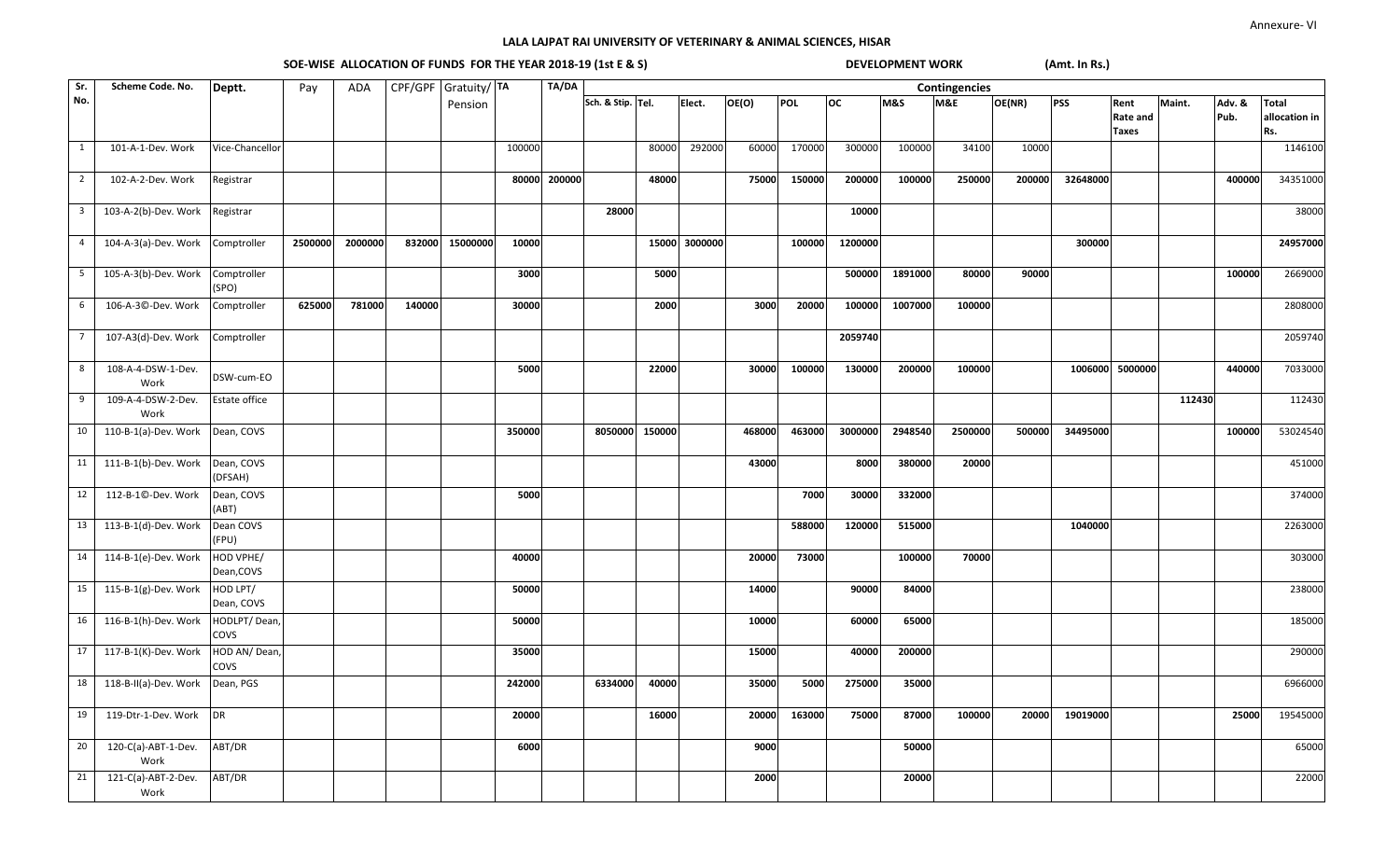SOE-WISE ALLOCATION OF FUNDS FOR THE YEAR 2018-19 (1st E & S) DEVELOPMENT WORK **(Amt. In Rs.)** 

| Sr.             | Scheme Code. No.            | Deptt.               | Pay | ADA | CPF/GPF Gratuity/TA |       | TA/DA |                   |       |        |       |       |           |                | Contingencies |        |            |                 |        |        |               |  |
|-----------------|-----------------------------|----------------------|-----|-----|---------------------|-------|-------|-------------------|-------|--------|-------|-------|-----------|----------------|---------------|--------|------------|-----------------|--------|--------|---------------|--|
| No.             |                             |                      |     |     | Pension             |       |       | Sch. & Stip. Tel. |       | Elect. | OE(O) | POL   | <b>OC</b> | <b>M&amp;S</b> | M&E           | OE(NR) | <b>PSS</b> | Rent            | Maint. | Adv. & | <b>Total</b>  |  |
|                 |                             |                      |     |     |                     |       |       |                   |       |        |       |       |           |                |               |        |            | <b>Rate and</b> |        | Pub.   | allocation in |  |
|                 |                             |                      |     |     |                     |       |       |                   |       |        |       |       |           |                |               |        |            | <b>Taxes</b>    |        |        | Rs.           |  |
| 22              | 122-C(a)-ABT-3-Dev.         | ABT/DR               |     |     |                     |       |       |                   |       |        | 2000  | 2000  | 1100000   | 20000          |               |        |            |                 |        |        | 1124000       |  |
|                 | Work                        |                      |     |     |                     |       |       |                   |       |        |       |       |           |                |               |        |            |                 |        |        |               |  |
| 23              | 123-C(a)-VCL-1-Dev.         | VCL/Dean Covs        |     |     |                     |       |       |                   |       |        |       |       | 4000      | 48000          |               |        |            |                 |        |        | 52000         |  |
|                 | Work                        |                      |     |     |                     |       |       |                   |       |        |       |       |           |                |               |        |            |                 |        |        |               |  |
| 24              | 124-C(a)-VCL-2-Dev.         | <b>VCL/Dean Covs</b> |     |     |                     | 4000  |       |                   |       |        | 4000  |       | 28000     |                |               |        |            |                 |        |        | 36000         |  |
|                 | Work                        |                      |     |     |                     |       |       |                   |       |        |       |       |           |                |               |        |            |                 |        |        |               |  |
| 25              | 125-C(a)-VPHE-1-Dev.        | VPHE/DR              |     |     |                     | 30000 |       |                   | 14000 |        | 40000 |       |           | 266000         |               |        |            |                 |        |        |               |  |
|                 | Work                        |                      |     |     |                     |       |       |                   |       |        |       |       |           |                |               |        |            |                 |        |        | 350000        |  |
|                 |                             |                      |     |     |                     |       |       |                   |       |        |       |       |           |                |               |        |            |                 |        |        |               |  |
| 26              | 126-C(a)-VPHE-2-Dev.        | VPHE/DR              |     |     |                     | 10000 |       |                   |       |        | 10000 |       |           | 100000         |               |        |            |                 |        |        | 120000        |  |
|                 | Work                        |                      |     |     |                     |       |       |                   |       |        |       |       |           |                |               |        |            |                 |        |        |               |  |
| 27              | 127-C(a)-VPHE-3-Dev.        | VPHE/DR              |     |     |                     | 2000  |       |                   | 2000  |        | 10000 |       | 4000      | 98000          |               |        | 160000     |                 |        |        | 276000        |  |
|                 | Work                        |                      |     |     |                     |       |       |                   |       |        |       |       |           |                |               |        |            |                 |        |        |               |  |
| 28              | 128-C(a)-VPT-1-Dev.         | VPT/DR               |     |     |                     |       |       |                   |       |        |       |       | 24000     | 70000          |               |        |            |                 |        |        | 94000         |  |
|                 | Work                        |                      |     |     |                     |       |       |                   |       |        |       |       |           |                |               |        |            |                 |        |        |               |  |
| 29              | 129-C(a)-VPT-2-Dev.         | VPT/DR               |     |     |                     |       |       |                   |       |        | 1000  |       |           | 10000          |               |        |            |                 |        |        | 11000         |  |
|                 | Work                        |                      |     |     |                     |       |       |                   |       |        |       |       |           |                |               |        |            |                 |        |        |               |  |
| 30 <sup>°</sup> | 130-C(a)-TVCC (Knl)-1-      | <b>TVCC Karnal/</b>  |     |     |                     | 5000  |       |                   |       |        |       | 39000 | 13000     | 200000         |               |        | 5620000    |                 |        |        | 5877000       |  |
|                 | Dev. Work                   | <b>DR</b>            |     |     |                     |       |       |                   |       |        |       |       |           |                |               |        |            |                 |        |        |               |  |
|                 |                             |                      |     |     |                     |       |       |                   |       |        |       |       |           |                |               |        |            |                 |        |        |               |  |
| 31              | 131-C(a)-TVCC-2-Dev.        | <b>TVCC Hisar</b>    |     |     |                     | 3000  |       |                   |       |        | 3000  |       | 3000      | 21000          |               |        |            |                 |        |        | 30000         |  |
|                 | Work                        |                      |     |     |                     |       |       |                   |       |        |       |       |           |                |               |        |            |                 |        |        |               |  |
| 32              | 132-C(a)-VAH-1-Dev.         | VAH/DR               |     |     |                     | 3000  |       |                   |       |        | 5000  |       | 36000     | 21000          |               |        |            |                 |        |        | 65000         |  |
|                 | Work                        |                      |     |     |                     |       |       |                   |       |        |       |       |           |                |               |        |            |                 |        |        |               |  |
| 33              | 133-C(a)-VPB-1-Dev.         | VPB/DR               |     |     |                     | 5000  |       |                   |       |        | 6000  |       | 13000     | 66000          |               |        |            |                 |        |        | 90000         |  |
|                 | Work                        |                      |     |     |                     |       |       |                   |       |        |       |       |           |                |               |        |            |                 |        |        |               |  |
| 34              | 134-C(a)-VPB-2-Dev.         | VPB/DR               |     |     |                     | 5000  |       |                   |       |        | 5000  |       | 4000      | 73000          |               |        |            |                 |        |        | 87000         |  |
|                 | Work                        |                      |     |     |                     |       |       |                   |       |        |       |       |           |                |               |        |            |                 |        |        |               |  |
| 35              | 135-C(a)-VPB-3-Dev.         | VPB/DR               |     |     |                     |       |       |                   |       |        |       |       | 30000     | 114000         |               |        |            |                 |        |        | 144000        |  |
|                 | Work                        |                      |     |     |                     |       |       |                   |       |        |       |       |           |                |               |        |            |                 |        |        |               |  |
|                 |                             |                      |     |     |                     |       |       |                   |       |        |       |       |           |                |               |        |            |                 |        |        |               |  |
| 36              | 136-C(a)-VPB-4-Dev.<br>Work | VPB/DR               |     |     |                     | 9000  |       |                   |       |        |       |       |           | 23000          |               |        |            |                 |        |        | 32000         |  |
|                 |                             |                      |     |     |                     |       |       |                   |       |        |       |       |           |                |               |        |            |                 |        |        |               |  |
| 37              | 137-C(a)-VCM-1-Dev.         | VCM/DR               |     |     |                     | 1000  |       |                   |       |        | 2000  |       | 6000      | 181000         |               |        |            |                 |        |        | 190000        |  |
|                 | Work                        |                      |     |     |                     |       |       |                   |       |        |       |       |           |                |               |        |            |                 |        |        |               |  |
| 38              | 138-C(a)-VMI-1-Dev.         | VMI/DR               |     |     |                     |       |       |                   |       |        | 6000  |       |           | 199000         |               |        |            |                 |        |        | 205000        |  |
|                 | Work                        |                      |     |     |                     |       |       |                   |       |        |       |       |           |                |               |        |            |                 |        |        |               |  |
| 39              | 139-C(a)-VPS-1-Dev.         | VPS/DR               |     |     |                     | 8000  |       |                   |       |        | 5000  | 1000  |           | 35000          |               |        |            |                 |        |        | 49000         |  |
|                 | Work                        |                      |     |     |                     |       |       |                   |       |        |       |       |           |                |               |        |            |                 |        |        |               |  |
| 40              | 140-C(a)-VPTX-1-Dev.        | VPTX/DR              |     |     |                     |       |       |                   |       |        | 4000  |       |           | 25000          |               |        |            |                 |        |        | 29000         |  |
|                 | Work                        |                      |     |     |                     |       |       |                   |       |        |       |       |           |                |               |        |            |                 |        |        |               |  |
| 41              | 141-C(a)-VSR-1-Dev.         | VSR/DR               |     |     |                     | 2000  |       |                   |       |        | 7000  |       | 44000     | 58000          |               |        |            |                 |        |        | 111000        |  |
|                 | Work                        |                      |     |     |                     |       |       |                   |       |        |       |       |           |                |               |        |            |                 |        |        |               |  |
| 42              | 142-C(a)-VUK-1-Dev.         | Vety. Unit           |     |     |                     | 22000 |       |                   | 38000 | 266000 | 26000 | 66000 | 1000      | 80000          |               |        |            |                 |        |        | 499000        |  |
|                 | Work                        | Karnal/DR            |     |     |                     |       |       |                   |       |        |       |       |           |                |               |        |            |                 |        |        |               |  |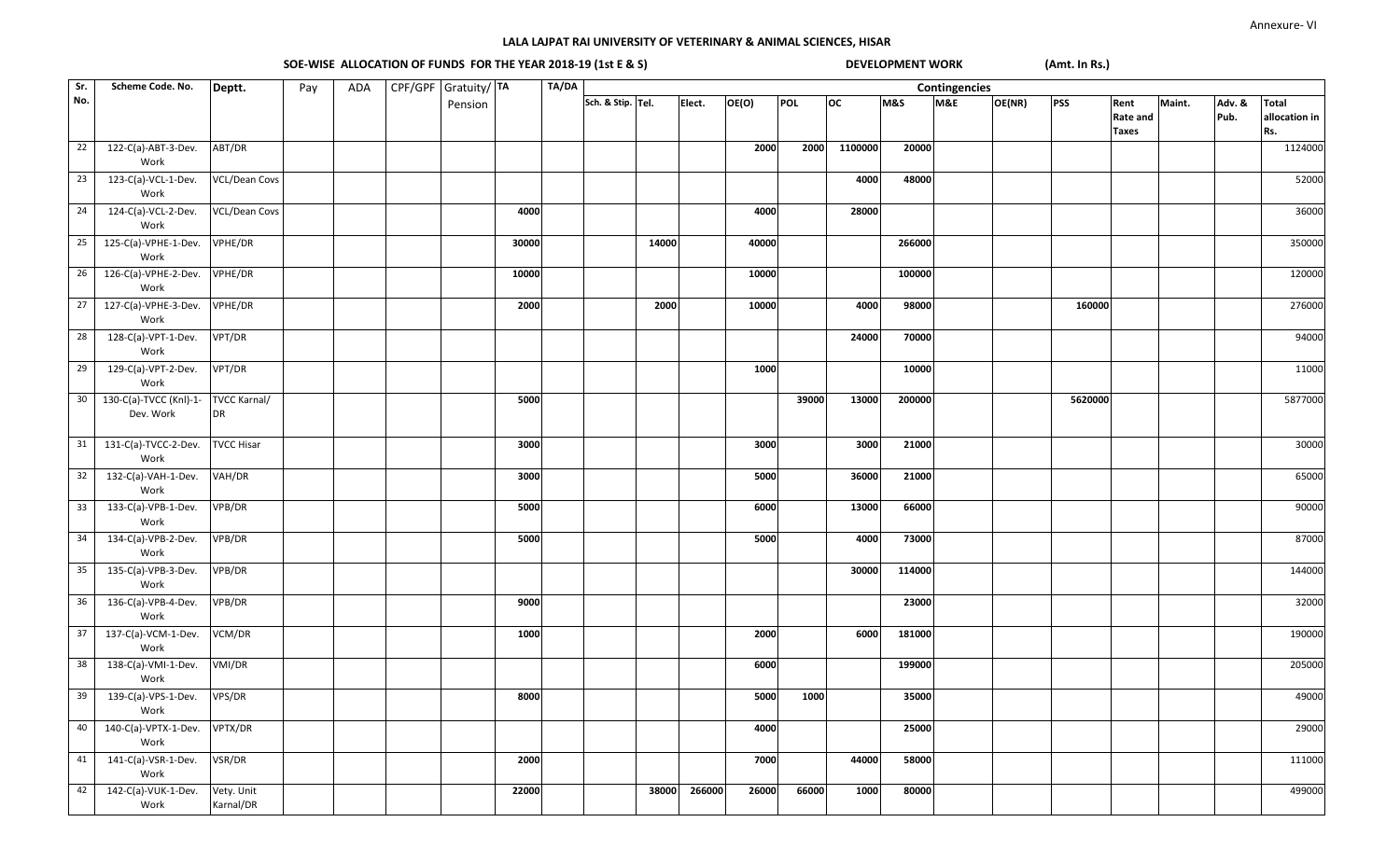SOE-WISE ALLOCATION OF FUNDS FOR THE YEAR 2018-19 (1st E & S) DEVELOPMENT WORK **(Amt. In Rs.)** 

| Sr. | Scheme Code. No.                                         | Deptt.                       | Pay | ADA | CPF/GPF Gratuity/TA |        | TA/DA |                   |       |        |        |            |           |                | Contingencies |        |            |                                         |        |                |                                      |
|-----|----------------------------------------------------------|------------------------------|-----|-----|---------------------|--------|-------|-------------------|-------|--------|--------|------------|-----------|----------------|---------------|--------|------------|-----------------------------------------|--------|----------------|--------------------------------------|
| No. |                                                          |                              |     |     | Pension             |        |       | Sch. & Stip. Tel. |       | Elect. | OE(O)  | <b>POL</b> | <b>OC</b> | <b>M&amp;S</b> | M&E           | OE(NR) | <b>PSS</b> | Rent<br><b>Rate and</b><br><b>Taxes</b> | Maint. | Adv. &<br>Pub. | <b>Total</b><br>allocation in<br>Rs. |
| 43  | 143-C(a)-AGB-1-Dev.<br>Work                              | AGB/DR                       |     |     |                     |        |       |                   |       |        |        | 65000      | 80000     | 500000         |               |        | 629000     |                                         |        |                | 1274000                              |
| 44  | 144-C(a)-AGB-2-Dev.<br>Work                              | AGB/DR                       |     |     |                     |        |       |                   |       |        |        | 200000     | 75000     | 7610000        | 50000         |        | 3815500    |                                         |        |                | 11750500                             |
| 45  | 145-C(a)-AGB-3-Dev.<br>Work                              | AGB/DR                       |     |     |                     |        |       |                   |       |        | 20000  | 70000      |           | 2360000        |               |        | 1844000    |                                         |        |                | 4294000                              |
| 46  | 146-C(a)-AGB-4-Dev.<br>Work                              | AGB/DR                       |     |     |                     | 8000   |       |                   |       |        | 5000   | 60000      |           | 1900000        | 200000        |        | 18069000   |                                         |        |                | 20242000                             |
| 47  | $147-C(a)-AN_1-Dev.$<br>Work                             | A.N/DR                       |     |     |                     | 16000  |       |                   |       |        | 4000   | 10000      | 25000     | 173000         |               |        |            |                                         |        |                | 228000                               |
| 48  | 148-C(a)-AN-2-Dev.<br>Work                               | A.N/DR                       |     |     |                     | 6000   |       |                   | 4000  |        | 2000   |            | 4000      | 117000         |               |        |            |                                         |        |                | 133000                               |
| 49  | 149-C(a)-AN-3-Dev.<br>Work                               | AN/DR                        |     |     |                     |        |       |                   |       |        |        |            | 8000      | 41000          |               |        |            |                                         |        |                | 49000                                |
| 50  | 150-C(a)-LPM-2-Dev.<br>Work                              | LPM/DR                       |     |     |                     | 24660  |       |                   |       |        | 1540   | 279400     | 50390     | 3850000        |               |        |            |                                         |        |                | 4205990                              |
| 51  | 151-C(a)-LPM-3-Dev.<br>Work                              | LPM/DR                       |     |     |                     | 143000 |       |                   |       |        | 8000   | 95000      | 150000    | 3390000        |               |        |            |                                         |        |                | 3786000                              |
| 52  | 152-C(a)-LPT-2-Dev.<br>Work                              | LPT/DR                       |     |     |                     |        |       |                   |       |        | 5000   |            |           | 54000          |               |        |            |                                         |        |                | 59000                                |
| 53  | 153-C(a)-LPT-3-Dev.<br>Work                              | LPT/DR                       |     |     |                     |        |       |                   |       |        | 3000   |            | 3000      | 25000          |               |        |            |                                         |        |                | 31000                                |
| 54  | 154-D.Extn.-1-Dev. Work D.E.E                            |                              |     |     |                     | 237000 |       |                   | 65000 | 60000  | 5000   | 246000     | 880000    | 79000          | 300000        | 20000  |            | 220000                                  |        | 37000          | 2149000                              |
| 55  | 155-E.Lib.-1-Dev. Work Liabrary                          |                              |     |     |                     |        |       |                   | 5000  |        |        |            | 19000     |                | 14000         |        |            |                                         |        |                | 38000                                |
| 56  | 156-B-III(a)-Dev. Work                                   | <b>CDST</b>                  |     |     |                     | 10000  |       | 298700            | 5000  |        | 100000 |            | 50000     | 300000         | 200000        |        |            |                                         |        |                | 963700                               |
| 57  | 157-B-1(L)-Dev. Work                                     | Dean COVS                    |     |     |                     |        |       |                   |       |        |        |            | 110000    |                |               |        |            |                                         |        |                | 110000                               |
| 58  | 158-B-V(a)-Dev. Work                                     | <b>DHRM</b>                  |     |     |                     | 56000  |       |                   | 9000  |        | 30000  |            | 388000    | 11000          | 85000         |        |            |                                         |        |                | 579000                               |
| 59  | 159-B-VI(a)-Dev. Work IPVS                               |                              |     |     |                     |        |       |                   |       |        |        |            | 2000      |                |               |        |            |                                         |        |                | 2000                                 |
| 60  | 160-B-V(a)-Dev. Work                                     | <b>DHRM</b>                  |     |     |                     | 150000 |       |                   |       |        |        |            | 41000     |                |               |        |            |                                         |        |                | 191000                               |
|     | 61  161-C(a)-RVDEC-1-Dev.<br>Work                        | RD, RVDEC,<br>Mahendergarh   |     |     |                     | 5000   |       |                   |       |        | 10000  | 10000      | 50000     | 30000          | 140000        |        |            |                                         |        |                | 245000                               |
| 62  | 162-C(a)-RVDEC-2-Dev.<br>Work                            | RD, RVDEC,<br>Uchani, Karnal |     |     |                     | 35000  |       |                   | 5000  | 200000 | 20000  | 40000      | 8000      | 90000          |               |        |            |                                         |        | $\Omega$       | 398000                               |
|     | 63 163-C(a)-DTR-1-RVDEC-3-Lakaria (Jhajjar)<br>Dev. Work |                              |     |     |                     |        |       |                   |       |        |        |            |           |                |               |        |            |                                         |        |                | $\overline{0}$                       |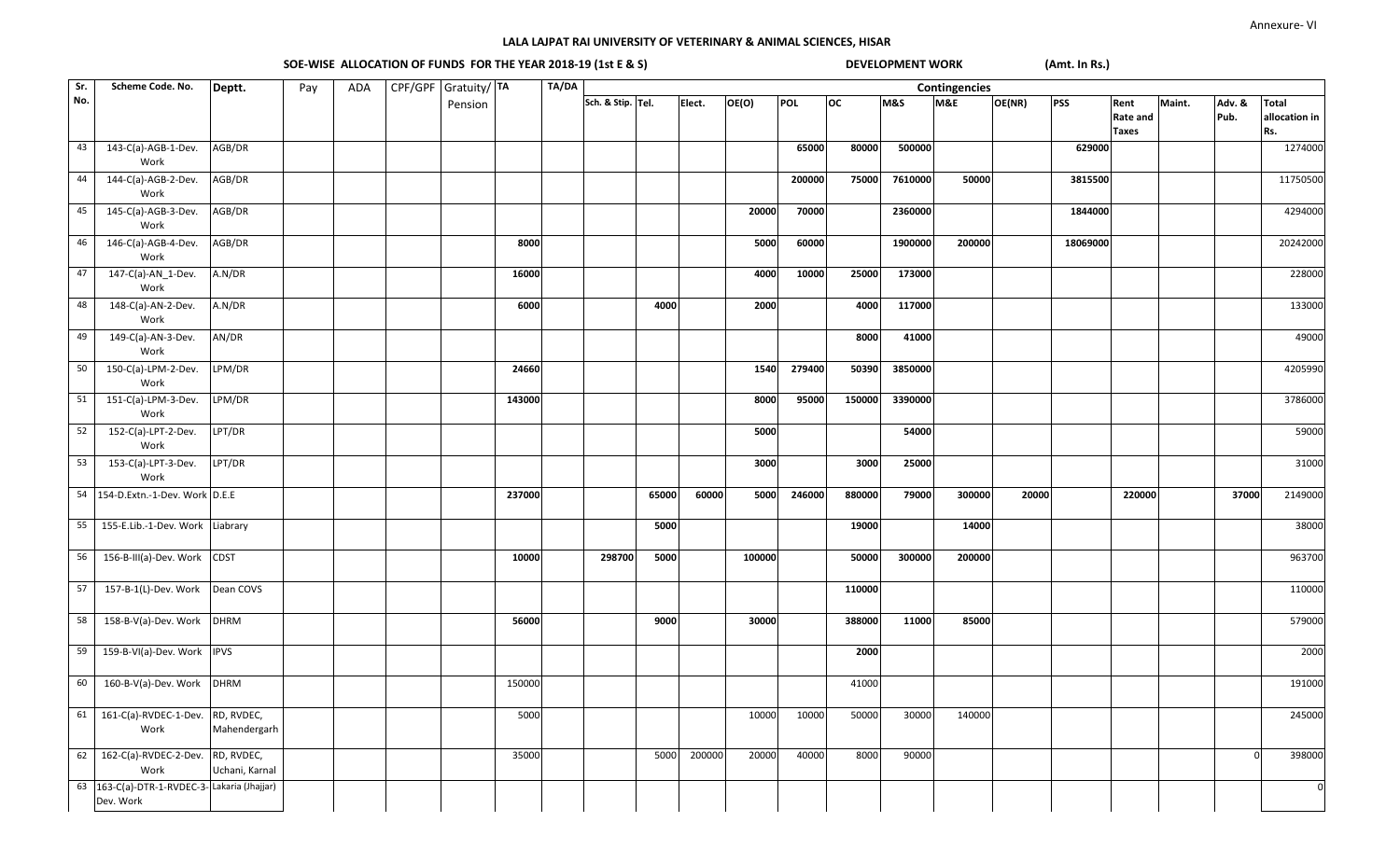# SOE-WISE ALLOCATION OF FUNDS FOR THE YEAR 2018-19 (1st E & S) DEVELOPMENT WORK **(Amt. In Rs.)**

| Sr. | Scheme Code. No.     | Deptt.               | Pay     | ADA     |        | CPF/GPF Gratuity/ TA |                | TA/DA | Contingencies                                   |      |        |         |                 |           |          |         |        |                   |              |        |                |               |
|-----|----------------------|----------------------|---------|---------|--------|----------------------|----------------|-------|-------------------------------------------------|------|--------|---------|-----------------|-----------|----------|---------|--------|-------------------|--------------|--------|----------------|---------------|
| No. |                      |                      |         |         |        | Pension              |                |       | Sch. & Stip. Tel.                               |      | Elect. | OE(O)   | <b>POL</b>      | <b>OC</b> | M&S      | M&E     | OE(NR) | <b>PSS</b>        | Rent         | Maint. | Adv. &         | Total         |
|     |                      |                      |         |         |        |                      |                |       |                                                 |      |        |         |                 |           |          |         |        |                   | Rate and     |        | Pub.           | allocation in |
|     |                      |                      |         |         |        |                      |                |       |                                                 |      |        |         |                 |           |          |         |        |                   | <b>Taxes</b> |        |                | Rs.           |
| 64  | 51-E.Lib-2-N. P.     | Library              |         |         |        |                      |                |       |                                                 |      |        |         |                 |           |          |         |        |                   |              |        |                |               |
|     | Vety.(Gen)           |                      |         |         |        |                      |                |       |                                                 |      |        |         |                 |           |          |         |        |                   |              |        |                |               |
|     | 52-E.Lib-3-Dev. Work | Library              |         |         |        |                      |                |       |                                                 |      |        |         |                 |           |          | 1000000 |        |                   |              |        |                | 1000000       |
|     |                      |                      |         |         |        |                      |                |       |                                                 |      |        |         |                 |           |          |         |        |                   |              |        |                |               |
|     |                      |                      | 3125000 | 2781000 | 972000 |                      |                |       | 15000000 1825660 200000 14710700 525000 3818000 |      |        |         | 1153540 3022400 | 11451130  | 30352540 | 5243100 | 840000 | 118645500 5220000 |              |        | 112430 1102000 | 220100000     |
|     |                      | Total                |         |         |        |                      |                |       |                                                 |      |        |         |                 |           |          |         |        |                   |              |        |                |               |
|     |                      | <b>Total in Lakh</b> | 31.25   | 27.81   | 9.72   |                      | 150.00 18.2566 | 2.00  | 147.107                                         | 5.25 | 38.18  | 11.5354 | 30.224          | 114.5113  | 303.5254 | 52.431  | 8.4    | 1186.455          | 52.20        | 1.12   | 11.02          | 2201.00       |

Sd-

Comptroller